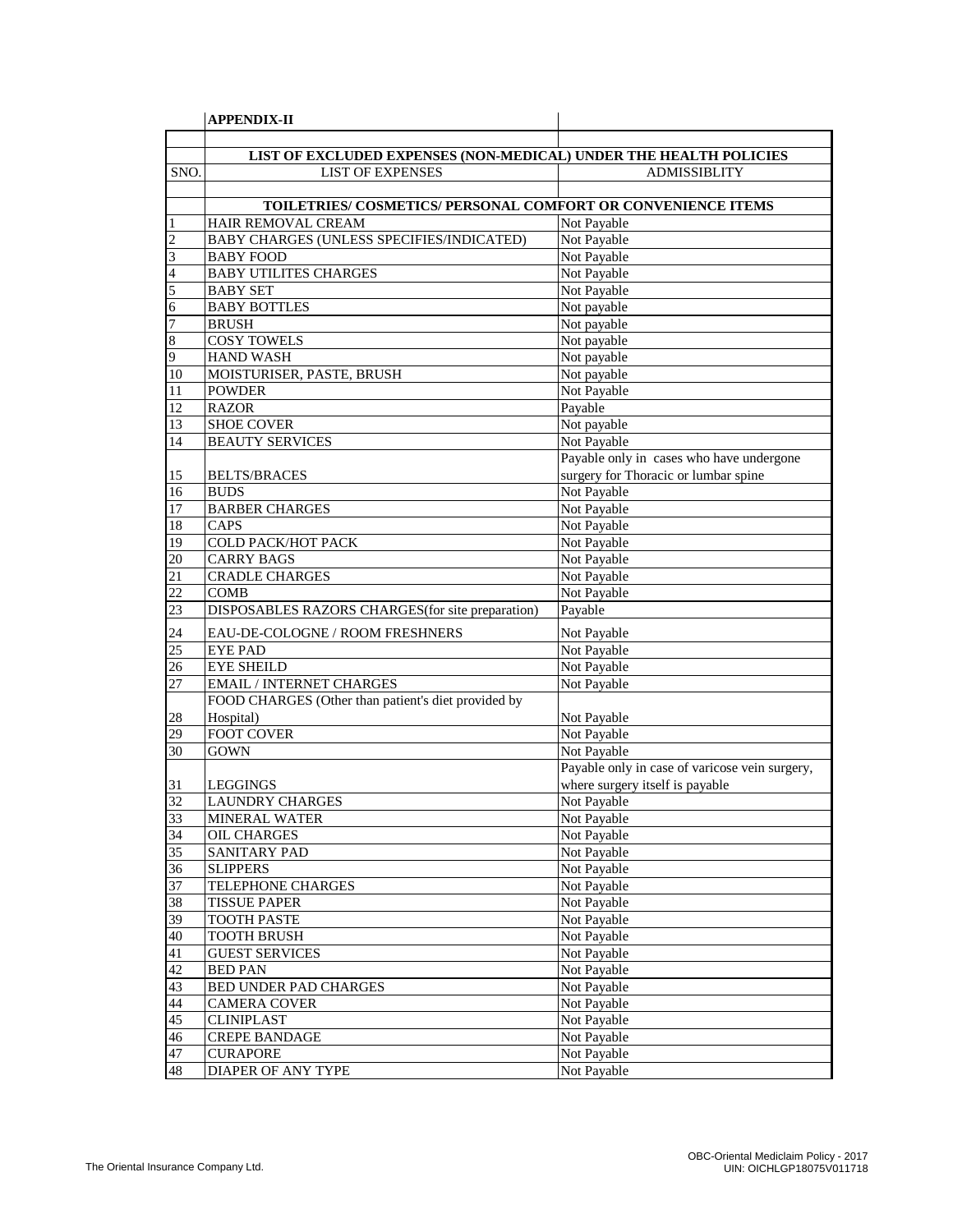|                 |                                                                       | Not Payable (if CD is specifically sought by     |
|-----------------|-----------------------------------------------------------------------|--------------------------------------------------|
| 49              | DVD CD CHARGES                                                        | Insurer / TPA, then payable).                    |
| 50              | <b>EYELET COLLAR</b>                                                  | Not Payable                                      |
| 51              | <b>FACE MASK</b>                                                      | Not Payable                                      |
| 52              | <b>FLEXI MASK</b>                                                     | Not Payable                                      |
| 53              | <b>GAUSE SOFT</b>                                                     | Not Payable                                      |
| $\overline{54}$ | <b>GAUZE</b>                                                          | Not Payable                                      |
| $\overline{55}$ | <b>HAND HOLDER</b>                                                    | Not Payable                                      |
| 56              | HANSAPLAST / ADHESIVE BANDAGES                                        | Not Payable                                      |
| 57              | <b>INFANT FOOD</b>                                                    | Not Payable                                      |
|                 |                                                                       | Reasonable cost of one sling in case of upper    |
| 58              | <b>SLINGS</b>                                                         | arm fracture may be considered                   |
|                 | <b>ITEMS SPECIFICALLY EXCLUDED IN THE POLICIES</b>                    |                                                  |
|                 | WEIGHT CONTROL PROGRAMMES / SUPPLIES /                                |                                                  |
| 59              | <b>SERVICES</b>                                                       | Exclusion in policy                              |
|                 | COST OF SPECTACLES/ CONTACT LENSES/ HEARING                           |                                                  |
| 60              | AIDS ETC.,                                                            | Exclusion in policy                              |
|                 | DENTAL TREATMENT EXPENSES THAT DO NOT                                 |                                                  |
| 61              | REQUIRE HOSPITALISATION                                               | Exclusion in policy                              |
|                 |                                                                       | Exclusion in policy                              |
| 62<br>63        | HORMONE REPLACEMENT THERAPY<br><b>HOME VISIT CHARGES</b>              | Exclusion in policy                              |
|                 | INFERTILITY/ SUBFERTILITY/ ASSISTED                                   |                                                  |
|                 | <b>CONCEPTION PROCEDURE</b>                                           |                                                  |
| 64              | OBESITY (INCLUDING MORBID OBESITY)                                    | Exclusion in policy                              |
|                 |                                                                       |                                                  |
| 65              | <b>TREATMENT</b>                                                      | Exclusion in policy                              |
| 66              | PSYCHIATRIC & PSYCHOSOMATIC DISORDERS                                 | Exclusion in policy                              |
| 67              | CORRECTIVE SURGERY FOR REFRACTIVE ERROR                               | Exclusion in policy                              |
|                 | TREATMENT OF SEXUALLY TRANSMITTED                                     |                                                  |
| 68              | <b>DISEASES</b>                                                       | Exclusion in policy                              |
| 69              | DONOR SCREENING CHARGES                                               | Exclusion in policy                              |
| 70              | ADMISSION/REGISTRATION CHARGES                                        | Exclusion in policy                              |
| 71              | HOSPITALISATION FOR DIAGNOSTIC PURPOSE                                | Exclusion in policy                              |
|                 | EXPENSES FOR INVESTIGATION/TREATMENT                                  |                                                  |
|                 | <b>IRRELEVANT TO THE DISEASE FOR WHICH</b>                            |                                                  |
| 72              | ADMITTED OR DIAGNOSED                                                 | Exclusion in policy                              |
|                 | ANY EXPENSES WHEN THE PATIENT DIAGNOSED                               |                                                  |
|                 | WITH RETRO VIRUS+OR SUFFEREING FROM                                   |                                                  |
|                 | /HIV/AIDS ETC IS DETECTED/DIRECTLY OR                                 |                                                  |
| 73              | <b>INDIRECTLY</b>                                                     | Exclusion in policy                              |
| 74              | STEM CELL IMPLANTATION/SURGERY                                        | Exclusion in policy                              |
|                 | ITEMS WHICH FORM PART OF HOSPITAL SERVICES WHERE SEPARATE CONSUMABLES |                                                  |
| 75              | WARD AND THEATRE BOOKING CHARGES                                      | Payable under OT Charges, not separately         |
|                 |                                                                       | Rental charged by the hospital allowed.          |
| 76              | ARTHROSCOPY & ENDOSCOPY INSTRUMENTS                                   | Purchase of Instruments not allowed.             |
| 77              | MICROSCOPE COVER                                                      | Payable under OT Charges, not separately         |
| 78              | SURGICAL BLADES, HARMONIC SCALPEL, SHAVER                             | Payable under OT Charges, not separately         |
| 79              | SURGICAL DRILL                                                        | Payable under OT Charges, not separately         |
| 80              | <b>EYE KIT</b>                                                        | Payable under OT Charges, not separately         |
| 81              | <b>EYE DRAPE</b>                                                      | Payable under OT Charges, not separately         |
|                 |                                                                       | Payable under Radiology Charges, not as          |
| 82              | X-RAY FILM                                                            | consumable                                       |
|                 |                                                                       | Payable under Investigation Charges, not as      |
| 83              | <b>SPUTUM CUP</b>                                                     | consumable                                       |
| 84              | <b>BOYLES APPARATUS CHARGES</b>                                       | Part of OT Charges, not payable separately       |
|                 | BLOOD GROUPING AND CROSS MATCHING OF                                  |                                                  |
| 85              | <b>DONORS SAMPLES</b>                                                 | Part of cost of Blood, Not payable seperately    |
|                 |                                                                       |                                                  |
| 86              | ANTICEPTIC OR DISINFECTANT LOTIONS                                    | Part of dressing charges, Not payable seperately |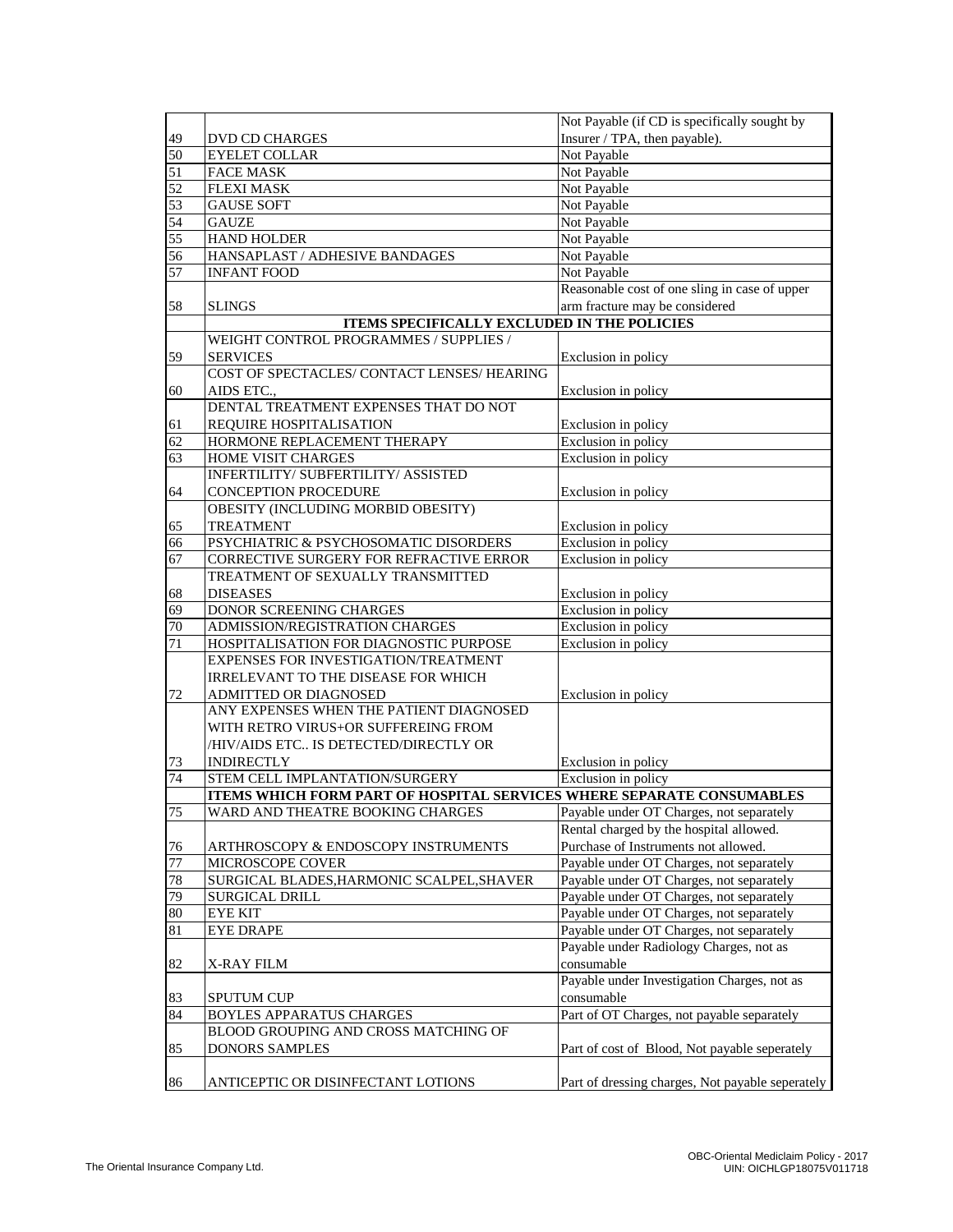|            | BAND AIDS, BANDAGES, STERILE INJECTIONS                   |                                                        |
|------------|-----------------------------------------------------------|--------------------------------------------------------|
| 87         | NEEDLES, SYRINGES                                         | Part of dressing charges, Not payable seperately       |
|            |                                                           |                                                        |
| 88         | <b>COTTON</b>                                             | Part of dressing charges, Not payable seperately       |
|            |                                                           |                                                        |
| 89         | <b>COTTON BANDAGE</b>                                     | Part of dressing charges, Not payable seperately       |
|            |                                                           |                                                        |
|            |                                                           | Not payable, payable by the patient when               |
| 90<br>91   | MICROPORE / SURGICAL TAPE<br><b>BLADE</b>                 | prescribed other wise part of dressing charges         |
|            |                                                           | Not payable<br>Not payable -Part of Hospital           |
|            |                                                           | services/Disposable linen to be part of OT/ICU         |
|            | <b>APRON</b>                                              | charges                                                |
| 92<br>93   | <b>TORNIQUET</b>                                          | Not payable                                            |
| 94         | ORTHOBUNDLE, GYNAEC BUNDLE                                | Part of dressings charges                              |
| 95         | <b>URINE CONTAINER</b>                                    | Not payable                                            |
|            | <b>ELEMENTS OF ROOM CHARGES</b>                           |                                                        |
|            |                                                           |                                                        |
|            |                                                           | Actual Tax levied by Govt. is payable. Part of         |
| 96         | <b>LUXURY TAX</b>                                         | Room charges for sublimit.                             |
| 97         | <b>HVAC</b>                                               | Part of room charge, Not payable seperately.           |
| 98         | HOUSE KEEPING CHARGES                                     | Part of room charge, Not payable seperately.           |
|            | SERVICE CHARGES WHERE NURSING CHARGE ALSO                 |                                                        |
| 99         | <b>CHARGED</b>                                            | Part of room charge, Not payable seperately.           |
|            |                                                           | Payable under room charges not if separately<br>levied |
| 100<br>101 | TELEVISION & AIR CONDITIONER CHARGES<br><b>SURCHARGES</b> | Part of room charge, Not payable seperately.           |
| 102        | <b>ATTENDANT CHARGES</b>                                  | Part of room charge, Not payable seperately.           |
|            |                                                           |                                                        |
| 103        | IM IV INJECTION CHARGES                                   | Part of Nursing charges, Not payable seperately        |
|            |                                                           | Part of laundry/housekeeping Not payable               |
| 104        | <b>CLEAN SHEET</b>                                        | seperately.                                            |
| 105        | EXTRA DIET OF PATIENT(OTHER THAN THAT WHICH               | Patient's diet provided by hospital is payable.        |
| 106        | <b>BLANKET / WARMER BLANKET</b>                           | Part of room charge, Not payable, seperately           |
|            |                                                           |                                                        |
|            | ADMINISTRATIVE OR NON-MEDICAL CHARGES                     |                                                        |
| 107        | <b>ADMISSION KIT</b>                                      | Not Payable                                            |
| 108        | <b>BIRTH CERTIFICATE</b>                                  | Not Payable                                            |
|            | BLOOD RESERVATION CHARGES AND ANTE NATAL                  |                                                        |
| 109        | <b>BOOKING CHARGES</b>                                    | Not Payable                                            |
| 110        | <b>CERTIFICATE CHARGES</b>                                | Not Payable                                            |
| 111        | <b>COURIER CHARGES</b>                                    | Not Payable                                            |
| 112        | CONVENYANCE CHARGES                                       | Not Payable                                            |
| 113        | DIABETIC CHART CHARGES                                    | Not Payable                                            |
|            | DOCUMENTATION CHARGES / ADMINSTRATIVE                     |                                                        |
| 114        | <b>EXPENSES</b>                                           | Not Payable                                            |
| 115        | DISCHARGE PROCEDURE CHARGES                               | Not Payable                                            |
| 116        | <b>DAILY CHART CHARGES</b>                                | Not Payable                                            |
| 117        | ENTRANCE PASS / VISITORS PASS CHARGES                     | Not Payable                                            |
|            | EXPENSES RELATED TO PRESCRIPTION ON                       | To be claimed by patient under Post                    |
| 118        | <b>DISCHARGE</b>                                          | Hospitalisation, where acceptable.                     |
| 119        | FILE OPENING CHARGES                                      | Not Payable                                            |
| 120        | INCIDENTAL EXPENSES / MISC.CHARGES (NOT                   | Not Payable                                            |
| 121        | MEDICAL CERTIFICATE                                       | Not Payable                                            |
| 122        | MAINTAINANCE CHARGES                                      | Not Payable                                            |
| 123        | <b>MEDICAL RECORDS</b>                                    | Not Payable                                            |
| 124        | PREPARATION CHARGES                                       | Not Payable                                            |
| 125        | PHOTOCOPIES CHARGES                                       | Not Payable                                            |
| 126        | PATIENT IDENTIFICATION BAND / NAME TAG                    | Not Payable                                            |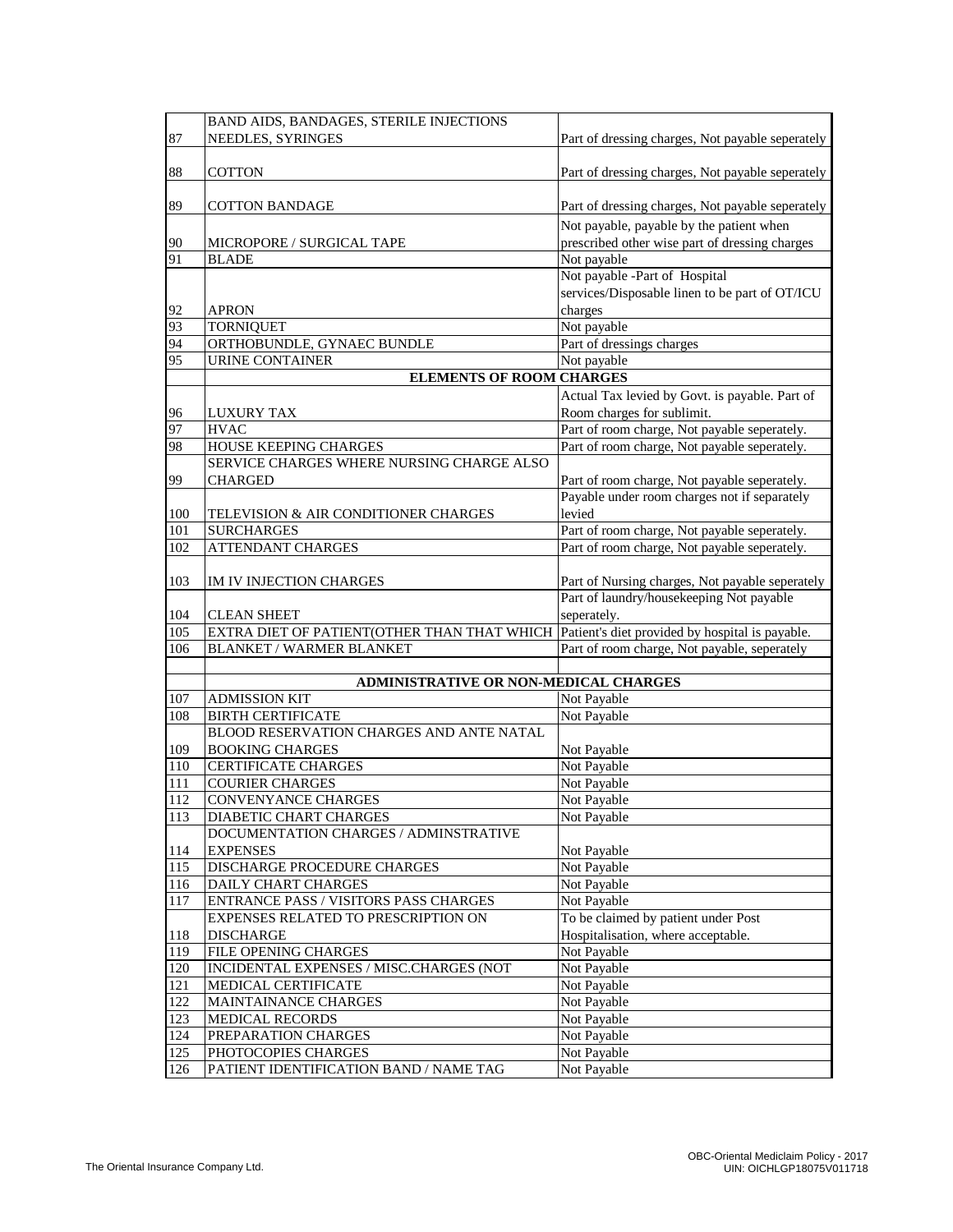| 127              | <b>WASHING CHARGES</b>                                | Not Payable                                         |
|------------------|-------------------------------------------------------|-----------------------------------------------------|
| 128              | <b>MEDICINE BOX</b>                                   | Not Payable                                         |
|                  |                                                       | Payable upto 24 hrs, shifting charges not           |
| 129              | <b>MORTUARY CHARGES</b>                               | payable.                                            |
| 130              | MEDICO LEGAL CASE CHARGES (MLC CHARGES)               | Not payable                                         |
|                  | <b>EXTERNAL DURABLE DEVICES</b>                       |                                                     |
| 131              | <b>WALKING AIDS CHARGES</b>                           | Not Payable                                         |
| 132              | <b>BIPAP MACHINE</b>                                  | Not payable                                         |
| 133              | <b>COMMODE</b>                                        | Not Payable                                         |
| 134              | CPAP/ CAPD EQUIPMENTS                                 | Device not payable                                  |
| 135              | <b>INFUSION PUMP - COST</b>                           | Device not payable                                  |
|                  | OXYGEN CYLINDER (FOR USAGE OUTSIDE THE                |                                                     |
| 136              | HOSPITAL)                                             | Not Payable                                         |
| 137              | PULSEOXYMETER CHARGES                                 | Device not payable                                  |
| 138              | <b>SPACER</b>                                         | Not Payable                                         |
| 139              | <b>SPIROMETRE</b>                                     | Device not payable                                  |
| 140              | SPO2 PROBE                                            | Not payable                                         |
| 141              | NEBULIZER KIT                                         | Not payable                                         |
| $\overline{142}$ | <b>STEAM INHALER</b>                                  | Not payable                                         |
| 143              | <b>ARMSLING</b>                                       | Not payable                                         |
| 144              | <b>THERMOMETER</b>                                    | Not payable paid by patient                         |
| 145              | CERVICAL COLLAR                                       | Not payable                                         |
| 146              | <b>SPLINT</b>                                         | Not Payable                                         |
| $\overline{147}$ | <b>DIABETIC FOOT WEAR</b>                             | Not payable                                         |
| 148              | KNEE BRACE (LONG/SHORT/HINGED)                        | Not Payable                                         |
| 149              | KNEE IMMOBILIZER/SHOULDER IMMOBILIZER                 | Not Payable                                         |
|                  |                                                       | Paid only in cases who have undergone surgery       |
| 150              | <b>LUMBO SACRAL BELT</b>                              | of Lumbar spine.                                    |
|                  |                                                       | Payable for any ICU patient requiring more than     |
|                  |                                                       | 3 days stay in ICU, All patients with paraplegia,   |
|                  |                                                       | quadriplegia for any reason and at resonable        |
| 151              | NIMBUS BED OR WATER OR AIR BED CHARGES                | cost of apprx. Rs.200/day                           |
| 152              | <b>AMBULANCE COLLAR</b>                               | Not payable                                         |
| 153              | AMBULANCE EQUIPMENT                                   | Not payable                                         |
| 154              | <b>MICROSHIELD</b>                                    | Not payable                                         |
|                  |                                                       |                                                     |
|                  |                                                       | Payable in post surgery patients of major           |
|                  |                                                       | abdominal surgeries including TAH, LSCS,            |
|                  |                                                       | incisional hernia repair, exploratory laparotomy    |
| 155              | <b>ABDOMINAL BINDER</b>                               | for interstinal obstruction, liver transplant, etc. |
|                  | <b>ITEMS PAYABLE IF SUPPORTED BY A PRESCRIPTION</b>   |                                                     |
|                  | BETADINE \ HYDROGEN                                   | Payable when prescribed for patient, not for        |
| 156              | PEROXIDE\SPIRIT\\DISINFECTANTS, ETC                   | hospital use in OT or ward or dressings.            |
|                  | PRIVATE NURSES CHARGES- SPECIAL NURSING               |                                                     |
| 157              | <b>CHARGES</b>                                        | Post hospitalisation nursing charges not payable    |
|                  | NUTRITION PLANNING CHARGES - DIETICIAN                |                                                     |
| 158              | <b>CHARGES- DIET CHARGES</b>                          | Patient Diet provided by hospital is payable        |
|                  |                                                       | Payable -Sugar free variants of Admissible          |
|                  | 159 SUGAR FREE                                        | medicines are not excluded.                         |
|                  | CREAM POWDER LOTION(Toileteries are not payable, only |                                                     |
|                  | 160 prescribed medical pharmaceuticals payable)       | Payable when prescribed.                            |
|                  | 161 DIGESTION GELS                                    | Payable when prescribed                             |
|                  |                                                       | Upto 5 electrodes are required for every case       |
|                  |                                                       | visiting OT or ICU. For longer stay in ICU may      |
|                  |                                                       |                                                     |
|                  |                                                       | require a change and one set every second day       |
|                  | 162 ECG Electrodes                                    | is payable.                                         |
|                  |                                                       | Sterilized gloves payable / Unsterilized not        |
|                  | 163 GLOVES                                            | payable.                                            |